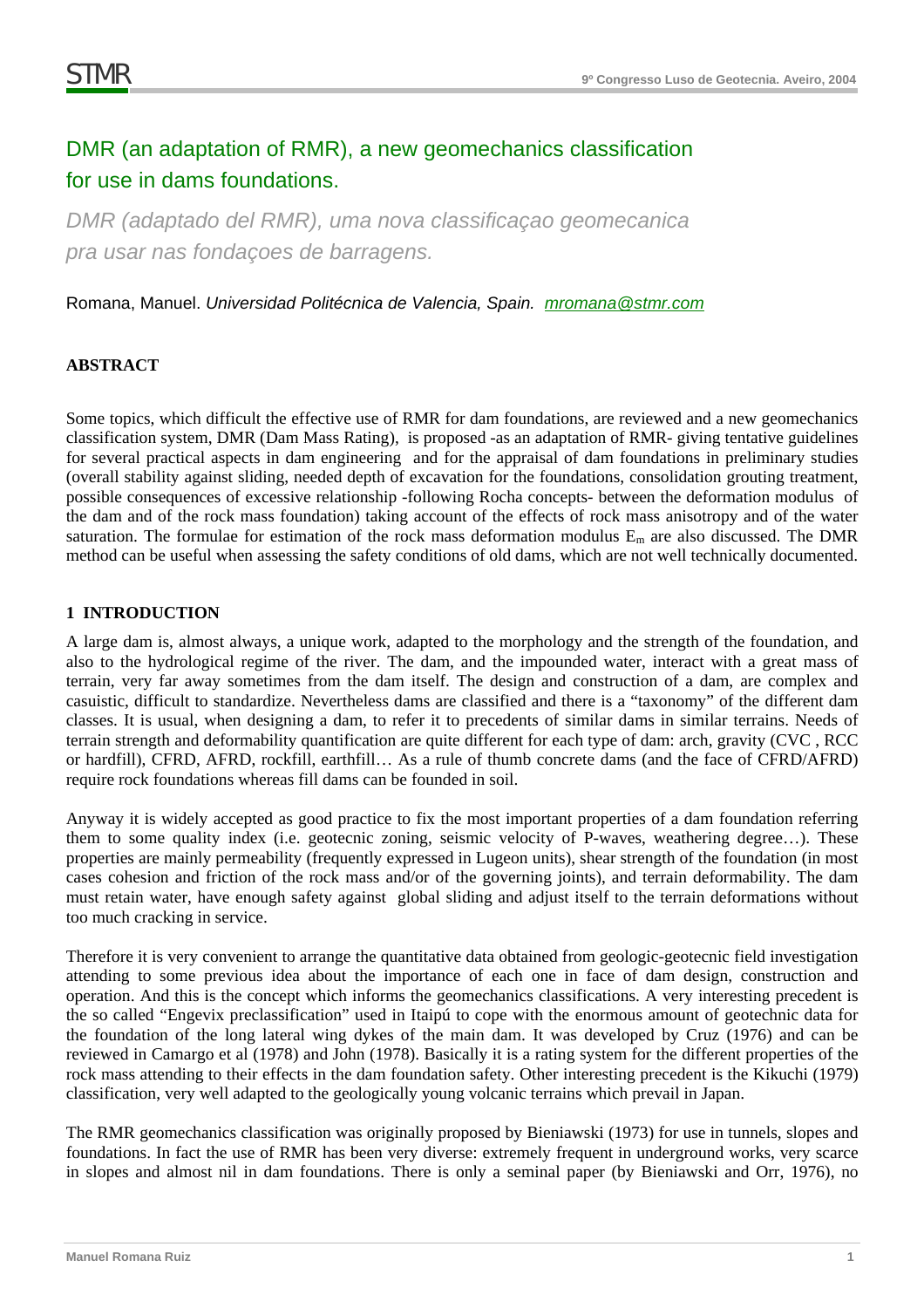.

chapter on dams in the Bieniawski Jubilee Volume and very few application papers, except in only an important topic: estimation of the rock mass deformation modulus Em. Several authors have referred to the use of RMR as a useful tool for the description of rock mass foundations (Di Salvo, 1982; Van Schalkwyk, 1982; Sánchez Sudon and Mañueco, 1991; Marcello et al, 1991; Hemmen, 2002; , ). Pircher (1982) said that "the future seems to *be in the development of quality index values e.g. RMR by Bieniawski"* and Serafim (1988) stated that *"appropriate*  rock mass classifications can ... be used to obtain a good estimate of (shear strength and deformability) *parameters"*, both in General Reports for Congresses on Large Dams.

# **2 DIFFICULTIES IN RMR USE FOR DAMS**

Difficulties in RMR use for dam foundations derive from several points: consideration of the water pressure is very doubtful (the pore pressure ratio varies along the dam foundation, dams must operate with changing water levels…), there are no good rules for quantifying the adjusting factor for the joint orientation (which ideally should allow for the safety against total failure by horizontal shear, for local failure, for water leakage through the joints…), there are changes in properties of both the rock, the rock mass and the joints induced by watering changes (saturation ,desiccation, flow along the joints…).

Guidelines were only offered for the general stability against horizontal sliding, which is important but it is not a very common problem (although there have been failures as in Malpasset). The dam engineer needs, when comparing possible dam sites, rapid appraisals of several other topics: general adequacy of site for each type of dam, depth of excavation of altered rock (if needed), required amount of foundation treatment (grouting). So, there cannot be only an adjusting factor and a sole guideline. Besides conditions will be different according the dam type.

An appraisal of the deformability of the rock mass is needed in order to calculate stresses, strains and deformations in dams. Hence, empirical correlations between geomechanics classifications and deformation modulus of the rock mass Em have always been very popular. The first one of these correlations was proposed by Bieniawski (1978), and afterwards several authors have introduced modifications to improve it**.** Most of these correlations fail to consider two very important aspects: anisotropy of rock mass and water effect.

### **3 INFLUENCE OF WATER ON BASIC RMR**

It is common to define a "basic"  $RMR_B$  independent of the work which is going to the built, as the addition of the five RMR parameters, without any adjusting factor. The fifth parameter, WR, is related to water, with a weight on  $RMR<sub>B</sub>$  up to 15 points (15% of the maximal total).

The best method to determine the effect of water on this parameter is the use of the water pressure ratio  $r_u = u/\sigma_v$ were u is the water pressure and  $\sigma_v$  the total vertical stress. The water rating WR can be approximated by the formula **WR** =  $10\log(1/r_n) - 1.5$  (valid for  $0.02 < r_n < 0.7$ ) (1) to apply in RMR determination of the rating for the fifth parameter WR (see **Table 1**).

| <b>Table 1 Relationship between</b> (VVR) and I <sub>n</sub> |           |           |             |             |       |  |
|--------------------------------------------------------------|-----------|-----------|-------------|-------------|-------|--|
| WR<br>10                                                     |           |           |             |             |       |  |
| $r_{\rm u}$ (Bieniawski)                                     |           | $0 - 0.1$ | $0.1 - 0.2$ | $0.2 - 0.5$ | > 0.5 |  |
| $r_{\rm u}$ (formula 1)                                      | $0 - 0.2$ | 0.07      | 0.14        | 0.28        | 0.7   |  |

Around the dam  $r_u$  changes in every point depending on the valley geometry, the water level, and the efficiency of the grouting curtains (if exist). Therefore it would be necessary a three-dimensional flow model of the dam and the surrounding terrain to determine the  $r_u$  exact values. Anyway  $r_u > 0.4$  for almost all the upstream points, so the WR parameter would get values of less than 2.5.

Furthermore the compressive strength of the rock will diminish heavily when saturated and its rating probably will halve. So a very crude way of taking account of the water effect on E<sub>m</sub> would be to subtract around 15-20 points of the "dry" values of RMR. If we accept the Serafim-Pereira formula (see later) for determination of Em from RMR  $\mathbf{E}_{\text{m}}$  (Gpa) = 10<sup>(RMR-10)/40</sup> the value of  $E_{\text{m}}$  (dry) would be approximately three times the value of  $E_{\text{m}}$  (saturated), for 10 < RMR < 70. This result is not consistent with published data, which allow for a reduction on the order of 40%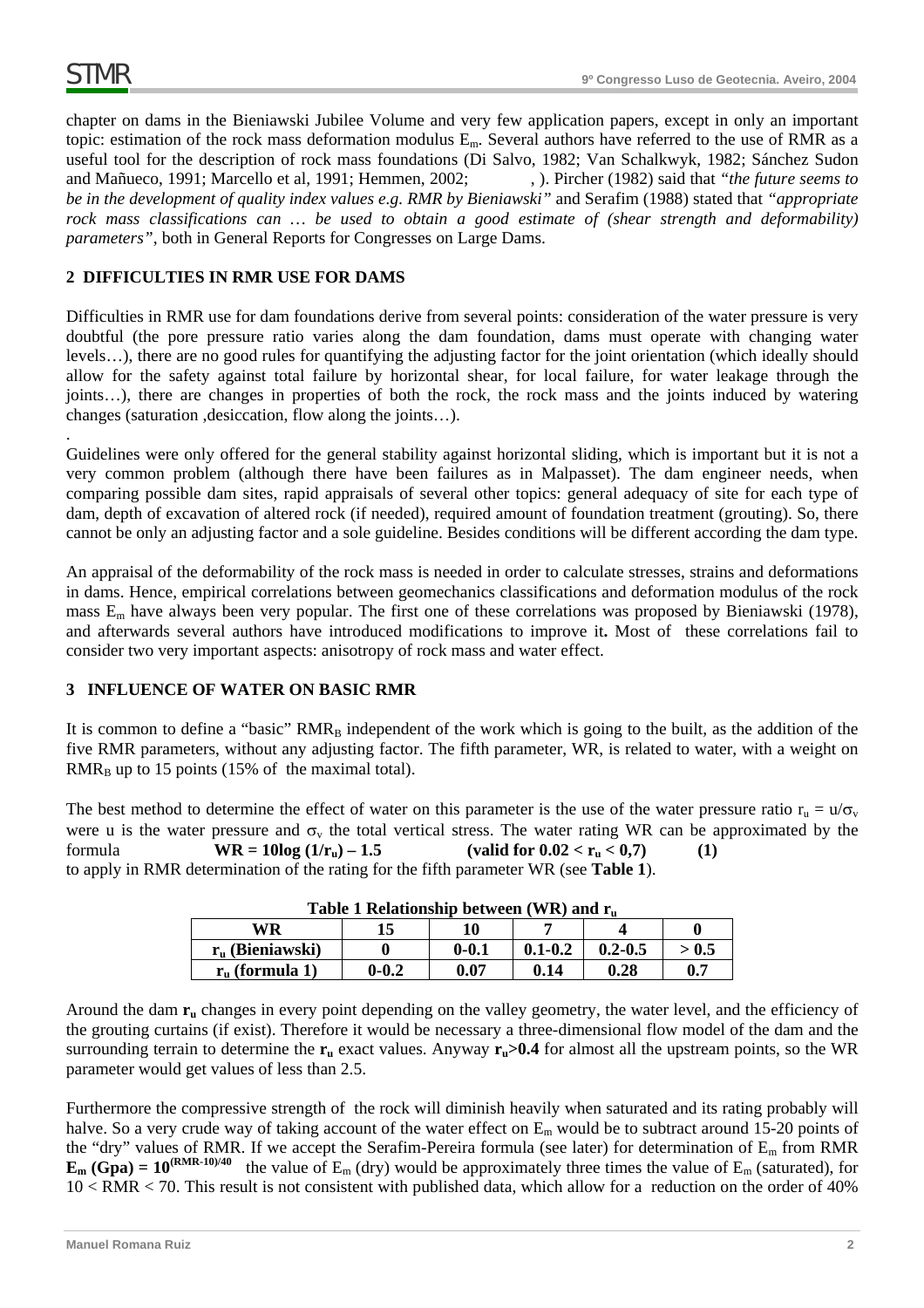for  $E_m$  when saturated. Therefore a rule of thumb could be to subtract 10 points of RMR (dry) to obtain  $E_n$  (water). It is interesting to note that this is congruent with prior versions of RMR (before the 1989 version which actually has become the "standard" one), and it is also the preferred method in Hoek's GSI index practice.

Anyway it seems that the water consideration is a serious handicap not only for the accurate determination of  $E_m$  by correlations with RMR, but also for the use itself of RMR in dams.

Hoek has advocated, speaking on the Hoek-Brown criteria, the use of a "dry RMR", obtained with the maximal rating of the water parameter, with simultaneous introduction of real pore pressures in the computations (see for instance the last version – "2002 edition"- in Hoek et al, 2002). No doubt that this is a sound procedure, when computing, and could be extended when dealing with geomechanics classification work in the upstream zone where the dam where pore pressures will be high.

We will define then a "basic dry RMR":  $RMR_{BD}$  as the addition of the first four parameters of RMR plus 15:

- 1) Compressive strength, tested in water conditions similar to the future ones, e.g. saturated when the rock is going to be saturated, and with the same ph of water.
- 2) RQD of the rock mass
- 3) Joint spacing of the significative governing joint(s).
- 4) Conditions of the significative governing joint(s).
- 5) Water rating WR, always 15 (as if dry)

## **4 STABILITY OF DAMS AGAINST SLIDING**

Bieniawski and Orr (1976) proposed the following adjusting factors for the effect of the joints orientation in horizontal stability (**Table 2**) *"based on experience and on considerations of stress distributions in foundation rock masses as well as on an assumption that in a dam structure both the arch and the gravity effects are present"* (sic)

| Table 2. Adjusting factor for gravity dams stability after joints |  |
|-------------------------------------------------------------------|--|
| orientation (Bieniawski &Orr, 1976)                               |  |

| <b>TYPE OF DAM</b> | VF        |                  | Fa             |                 | VU          |
|--------------------|-----------|------------------|----------------|-----------------|-------------|
| <b>GRAVITY</b>     | Very      | <b>Favorable</b> | Fair           | <b>Unfavora</b> | Very        |
|                    | favorable |                  |                | ble             | unfavorable |
| DIP(°)             | $0 - 10$  | $30 - 60$        | 10-30 DS       | 10-30 US        | 60-90       |
| <b>RATING</b>      |           | -2               | $\blacksquare$ | -15             | $-25$       |

**DS** dip downstream/**US** dip upstream

Snell and Knigth (1991) approached systematically the problem of the dam stability taking account of all the forces and stresses acting on the dams. Based in their study and others it appears that a different set of adjusting factors must be applied. **Table 3** shows these new tentative adjusting factors according the main discontinuities orientation. The numerical rating values proposed originally by Bieniawski have been retained.

> Table 3. Adjusting factors for the dam stability R<sub>STA</sub>, **according joints orientation (Romana, 2003a)**

|                    | $\frac{1}{2}$ |                |          |                    |             |  |
|--------------------|---------------|----------------|----------|--------------------|-------------|--|
|                    | VF            |                | FA       |                    | VU          |  |
| <b>TYPE OF DAM</b> | <b>Very</b>   | Favorable      | Fair     | <b>Unfavorable</b> | <b>Very</b> |  |
|                    | favorable     |                |          |                    | unfavorable |  |
| <b>FILL</b>        | <b>Others</b> | 10-30 DS       | $0-10A$  |                    |             |  |
| <b>GRAVITY</b>     | 10-60 DS      | <b>30-60US</b> | 10-30 US | $0-10A$            |             |  |
|                    |               | 60-90 A        |          |                    |             |  |
|                    |               |                | 30-60US  |                    |             |  |
| <b>ARCH</b>        | 30-60 DS      | 10-30 DS       | 60-90 A  | 10-30 US           | $0-10A$     |  |
| $R_{\rm STA}$      |               | $-2$           | -7       | $-15$              | $-25$       |  |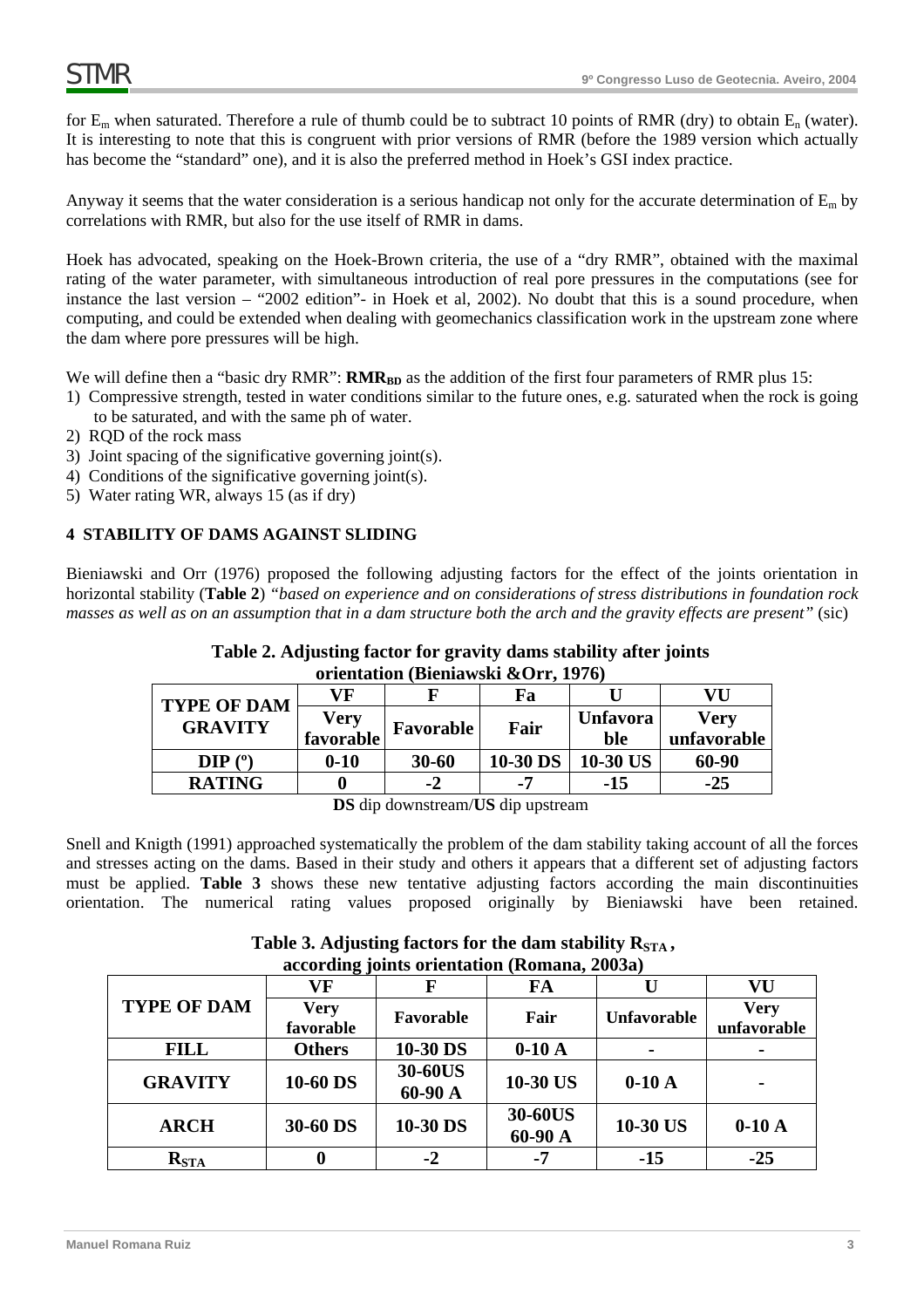**DS** dip downstream/**US** dip upstream/**A** any dip Gravity dams include CVC (Conventional vibrated concrete) and RCC (Roller compacted concrete), and hardfill concrete dams

When the dip direction of the significative joint is not almost parallel to the downstream-upstream axis of the dam the danger of sliding diminishes due to the geometrical difficulties to slide. It is possible to take account of this effect multiplying the rating of the adjusting factor for dam stability  $R_{STA}$ , by a geometric correction factor  $CF$ 

**CF=(1-sin**  $|\alpha_d - \alpha_i|$ )<sup>2</sup> where  $\alpha_d$  is the direction upstream-downstream of the dam axis and  $\alpha_i$  is the dip direction of the significative governing joint. The value of  $DMR<sub>STA</sub>$  (related to the dam stability against sliding) is:

 $\text{DMR}_{\text{STA}} = \text{RMR}_{\text{BD}} + \text{CF} \times \text{R}_{\text{STA}}$  (2)

where **RMR**<sub>BD</sub> ("basic dry RMR") is the addition of the RMR first four parameters plus a water rating of 15 and **RSTA** is the adjusting factor for dam stability (**Table 3**).

Actually there are no data allowing to establish a correlation between the value of DMR<sub>STA</sub> and the degree of safety of the dam against sliding. As a rule of thumb we can suggest:

| DMR <sub>STA</sub> > 60             | No primary concern     |
|-------------------------------------|------------------------|
| $60 > \text{DMR}_{\text{STA}} > 30$ | Concern                |
| $30 > \text{DMR}_{\text{STA}}$      | <b>Serious concern</b> |

These cannot be taken at all as numerical statements, but only as danger signals for the designer. Dam stability must always and in any case be checked by the designer taking account of the probable distribution of water pore pressure across the dam foundation and of the mobilized shear strength of the significative joints. About this question the Spanish National Committee on Large Dams states that *"The study of the dam safety against sliding requires a knowledge of the strength of the rock mass. The simple correlations between geomechanics classifications and rock mass strength are not well established for dam foundations"* (SCOLD, 1999).

## 5 GUIDELINES FOR EXCAVATION AND CONSOLIDATION GROUTING OF DAM FOUNDATIONS

The most usual requirement for the quality of the rock foundation for a concrete dam was something as *"good quality, sound rock, fresh, not weathered"*. Sharma (1998) is more specific demanding that *"the entire (foundation) area should be stripped to firm rock capable of withstanding the loads. Any layer of weak or soft material has to be excavated and replaced with concrete"*. He prescribes dental concrete treatment filling with concrete any open (or filled with soft fill) joint according USBR rules.

In most cases the foundation is excavated until class II rock in the central part of the valley (where the dam is higher) and until class II-III rock in the abutments. Spillways are founded, if possible, in class I rock. The most frequent parameter to be quantified in order to check the rock quality was the celerity of P-waves, measured by geophysical methods. Actually most rock masses are investigated and described with the ISRM suggested methods, which allow for a quick classification work.

It is desirable to gather data on the RMR value of dam foundations and this author is working in that. Actually some simple guidelines can be tentatively proposed (**Table 4**) for the depth of foundation excavation and for the required consolidation grouting of some few meters deep below the surface of foundation excavation.

| and consolidation grouting (Romana, 2003a) |                                                        |                                                                    |             |                |  |
|--------------------------------------------|--------------------------------------------------------|--------------------------------------------------------------------|-------------|----------------|--|
| <b>TIPE OF DAM</b>                         | <b>EXCAVATE</b><br><b>TO RMR</b> <sub>BD</sub> $(^{+}$ | <b>CONSOLIDATION GROUTING</b><br><b>ACCORDING RMR<sub>BD</sub></b> |             |                |  |
|                                            |                                                        | <b>Systematic</b>                                                  | <b>Spot</b> | <b>None</b>    |  |
| <b>EARTH</b>                               | -                                                      | -                                                                  |             | $\blacksquare$ |  |
| <b>ROCKFILL</b>                            | $>20$ ( $>30$ )                                        | $20 - 30$                                                          | $30 - 50$   | >50            |  |
| <b>GRAVITY</b>                             | $>40$ ( $>60$ )                                        | $40 - 50$                                                          | 50-60       | $>60$          |  |
| <b>ARCH</b>                                | $>50$ ( $>70$ )                                        | 50-60                                                              | 60-70       | >70            |  |

# **Table 4 Tentative guidelines for dam foundation excavation and consolidation grouting (Romana, 2003a)**

 $^{(+)}$  minimum (desirable)

-gravity dams include CVC, RCC and hardfill concrete

-rockfill dams included are the ones sensible to settlement ( with concrete –CFRDor asphaltic –AFRD-face upstream)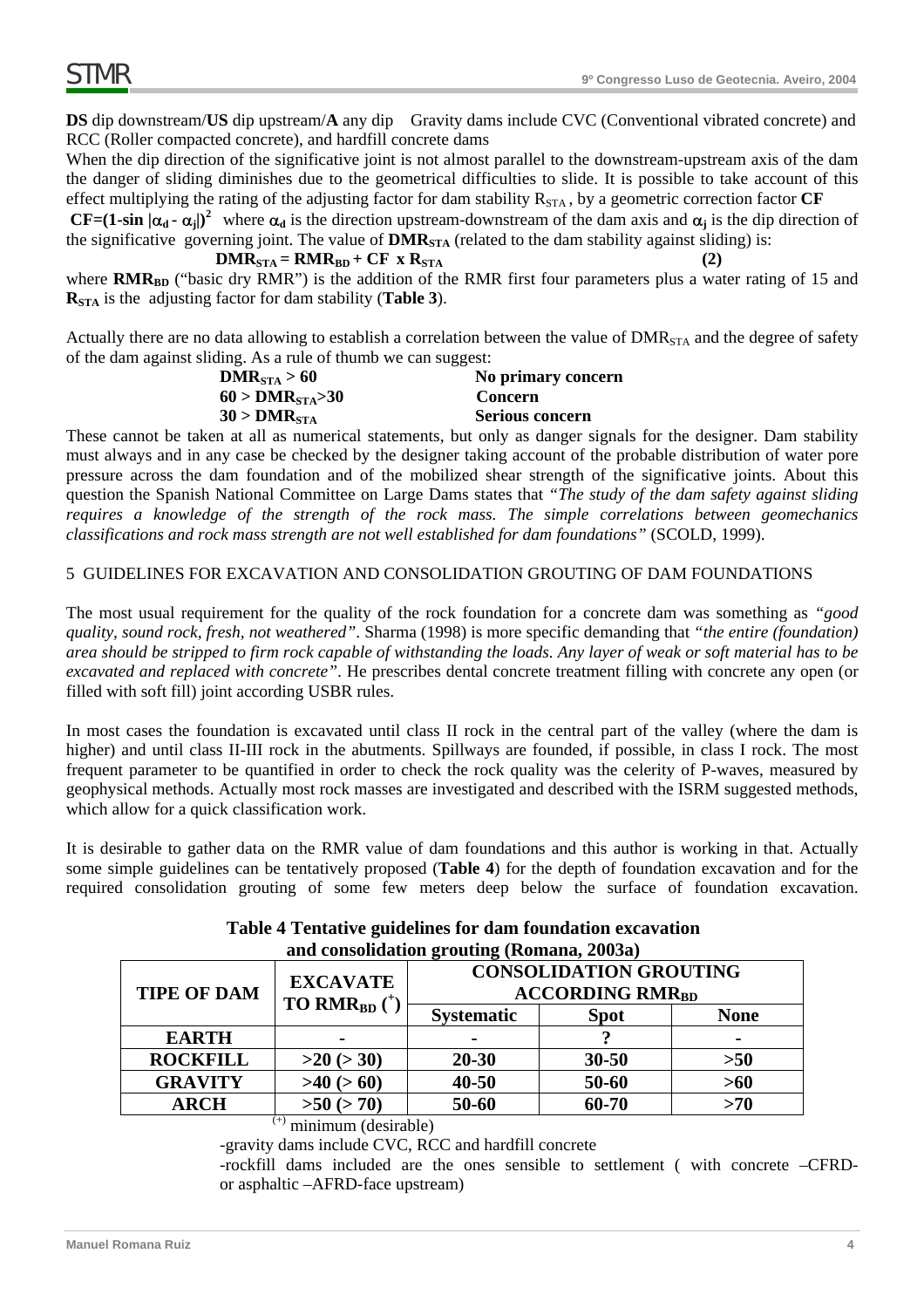# **6 CORRELATION BETWEEN E<sub>M</sub> AND RMR**

# **6.1 General**

 $E<sub>m</sub>$  modulus can have very different values depending on the direction of the principal stress. In stratified rock mass, and/or with a governing joint orientation, the equivalent elastic modulus of deformation is the weighted arithmetic mean of the deformation modulus of the strata (when the stress is parallel to them), and the weighted harmonic mean (when the stress is perpendicular to them).

Therefore the perpendicular deformation modulus is always the minimal one and the parallel deformation modulus is always the maximal one. The difference between both of them gets wider as anisotropy of the rock mass increases. Barton (1983) proposed the following formulae:

 $E_{\text{min}} = 0.4$   $E_{\text{mean}}$ ,  $E_{\text{max}} = 1.6$   $E_{\text{mean}}$ and therefore  $(E_{\text{max}} - E_{\text{min}}) / E_{\text{mean}} = 1.2$ .

This implies a relationship of 4 between maximal and minimal values of deformation modulus, which, according to Barton, is confirmed by other data published by Rocha (1964) and Bieniawski (1978), and is probably adequate for rock masses very anisotropic and/or very bedded. In homogeneous rock masses, however, the relationship between maximal and minimal values of the deformation modulus is smaller. Many authors have published data gathered from in situ tests (**Table 5**). In all the cases the RMR value to be applied is the basic one without the adjusting factor for the joints orientation proposed by Bieniawski for foundations. However, the variation of the modulus value according to direction of the principal stress suggests that it would be useful to apply some adjusting factor.

| <b>SITE</b>          | <b>ROCKMASS</b>  | $E_{\rm max}/E_{\rm min}$ | <b>REFERENCE</b>       |
|----------------------|------------------|---------------------------|------------------------|
| Colbun plant         | Andesite         | 1,4                       | <b>Van Sint</b> (1993) |
| Ridracoli dam        | <b>Marl</b>      | 1,3                       | Oberti et al (1986)    |
|                      | <b>Sandstone</b> | 1,4                       |                        |
| <b>Tamzaourt dam</b> | <b>Sandstone</b> | 1,3                       |                        |
|                      | <b>Siltstone</b> | 1.9                       | Jaoui et al (1982)     |

**Table 5. Some data from in situ tests on relation Emax / Emin**

Water also reduces both the strength and the equivalent deformation modulus when the rock mass is saturated, a very important effect in dam foundations. The first papers neglected this water effect. The introduction of GSI (by Hoek) included a very simple way to consider the water effect: to evaluate RMR as if the rock mass were fully dry (with a value for the water parameter WR of 15) and to introduce water pore pressure in computations (see Bieniawski 2000). But that implies that neither the strength, nor the deformation modulus of the rock mass changes, and this hypothesis doesn't take account of the reduction of the strength and the deformability of the rock mass when saturated.

**Figure 1** (Pells, 1993) shows a Deere-Miller diagram containing data from compression tests (failure strength and deformation modulus at 50% of failure strength) in dry and saturated Hawkesbury sandstone. Saturation implies a reduction almost proportional in both parameters, but the relationship between them would remain approximately constant.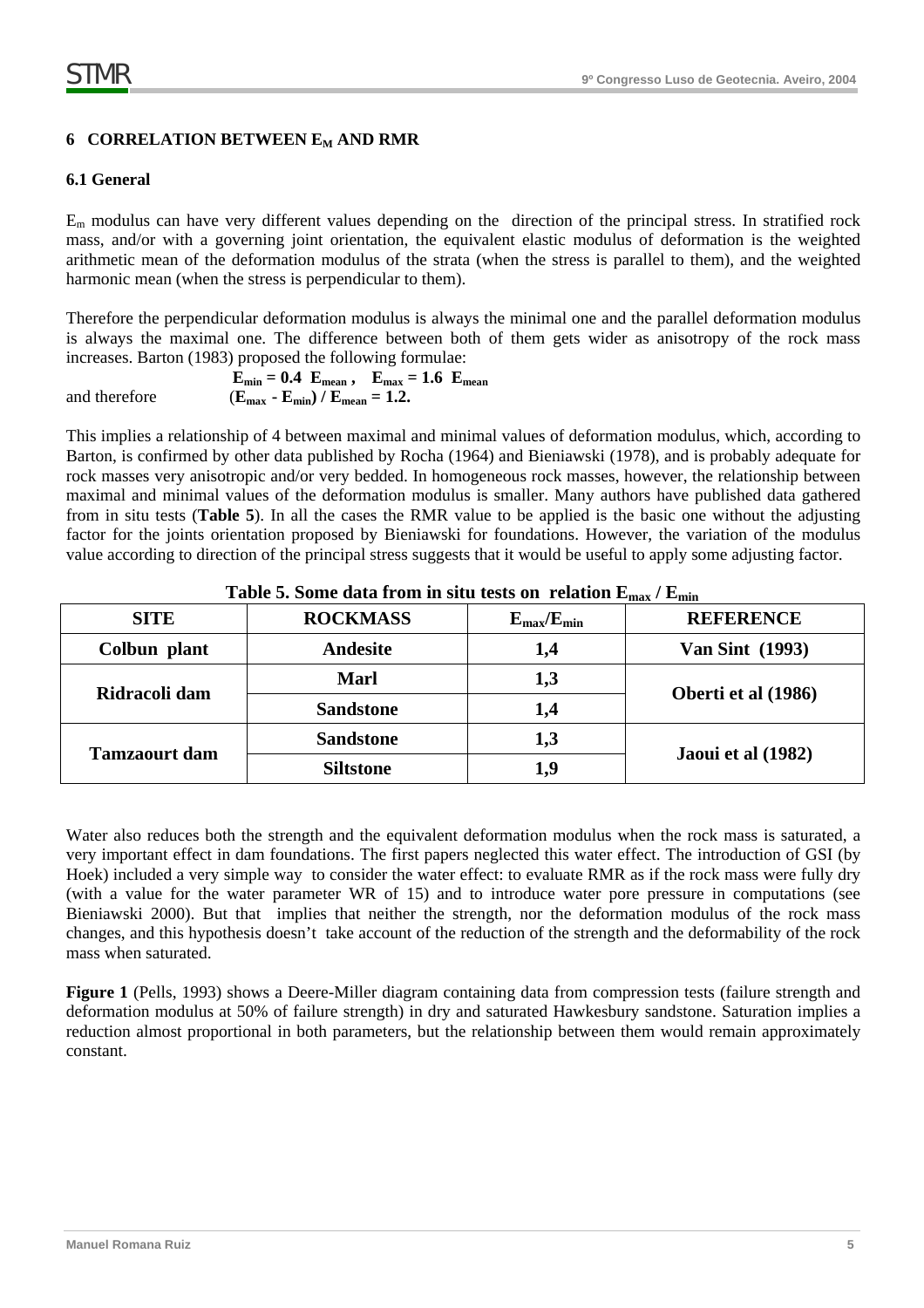

**Figure 1. Strength and modulus data on Hawkesbury Sandstone (Pells, 1993)** 

#### 6.2 Proposed correlations between E<sub>M</sub> and RMR

Bieniawski (1978) proposed the correlation

 $E_m$  (GPa) = 2 RMR – 100

and it can be seen (**fig. 2a**) that this formula may be adequate for **RMR > 65**, has a wide scattering for **55 < RMR < 65**, (a very common interval in practice) and cannot be used for **RMR < 55**. Bieniawski recommends *"good engineering judgment"* when using his formula.

Bieniawski correlation has been modified by Serafim & Pereira (1983) for all values of RMR  $E_m$  (GPa) = 10  $^{(RMR-10)/40}$  (fig. 2a,2b)

a formula that has been widely accepted. This formula works better for **RMR > 34**. There were only three cases with lower RMR (22, 30 and 33) in their data bank, and the correlation was worse in all three of them.. **Figure 2a** shows Bieniawski and Serafim & Pereira correlations. Both are practically equivalent for **RMR > 65**, and both show a poor accuracy for smaller values of RMR.

 In practice most of engineers follow procedures similar to the guidelines of USA Federal Energy Regulatory Commission (1999): *"for RMR > 58 use Bieniawski formula; for RMR < 58 use Serafim-Pereira one".* The RMR=58 value appears to have been selected because it is the abscissa of the intersection between both curves.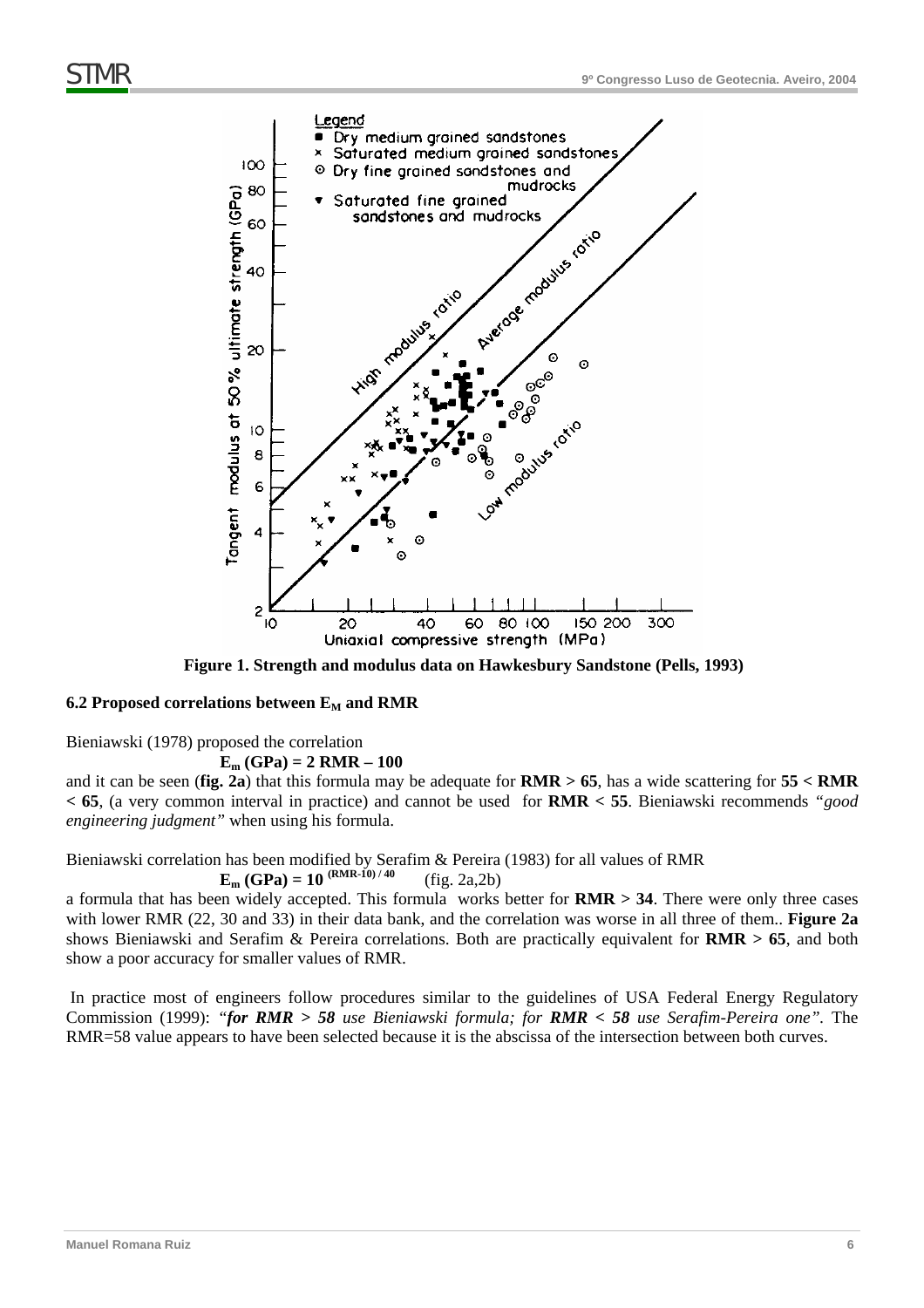

**Figure 2. Correlations between the** *in-situ* **modulus of deformation and RMR according to: (a) Bieniawski (1978) and (b) Serafim & Pereira (1983)** 

Hoek and Brown (1997) proposed a modification of Serafim & Pereira formula in order to take account of the influence of rock compressive strength  $\sigma_c$  (MPa):

**E<sub>m</sub>** (Gpa) =  $(\sigma_c / 100)^{1/2}$  x 10 (GSI-10)/40

This formula is proposed for all values of RMR. The Serafim & Pereira original value would correspond to rocks of 100 MPa compressive strength, which is not usual in the rock masses studied by Serafim & Pereira, with RMR < 50. This modification by Hoek & Brown could be useful for high values of RMR and allows for the water effect testing dry and saturated probes. Hoek notes that this *"equation appears to work reasonably well in those cases where it has been applied. However, as more field evidence is gathered, it could be necessary to modify this relationship"*. In fact there is no data supporting the use of this modification for rock masses of medium or low hardness.

In a paper for the 2002 NARMS, Hoek, Carranza-Torres and Corkum have introduced an additional *"disturbance factor*" **D**  $E_m(GPa) = (1-D/2)x(\sigma_c/100)^{1/2}x10^{(GSI-10)/40}$ 

The new factor **D** *"allows for the effects of blast damage and stress relaxation"*, and can be estimated according guidelines given for tunnels, slopes, and pit-quarries, but not for dams. As excavations for dams foundations are, as a rule, very careful, D should be very low, but it cannot be 0 because of the rock mass decompression when excavating the dam foundation. Tentative guidelines (Romana 2003a) are as follows:

| -Good rock mass, normal blasting       | $D=0.4$ |
|----------------------------------------|---------|
| -Any rock mass, controlled blasting    | $D=0.2$ |
| -Poor rock mass, mechanical excavation | $D=0,2$ |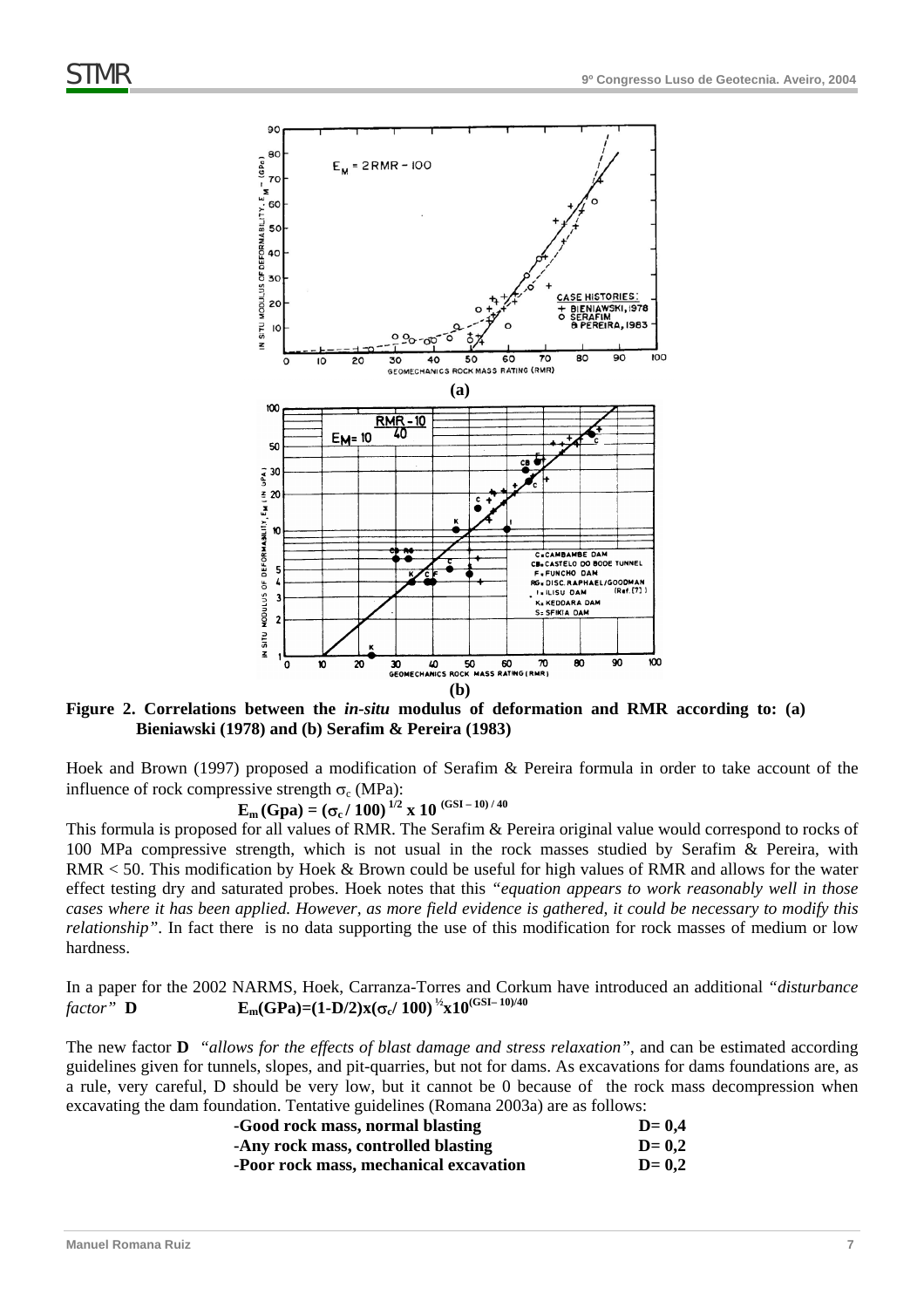### **6.3 Recommended formulae**

With the published data there is only actual basis for the following recommendations:

| $-RMR_{RD} > 60$         | Use Bieniawski formula                                   |
|--------------------------|----------------------------------------------------------|
| $-60 > RMR_{BD} > 35$    | Use Serafim & Pereira original formula.                  |
| $-35>$ RMR <sub>BD</sub> | No formula is sure. Use as a guess Serafim & Pereira one |

There are no data supporting normalized Hoek variations of Serafim & Pereira formula. The results obtained when applied to good-medium quality rock masses (e.g. RMR class II-III) with medium hard rocks (e.g.  $c = 50 \text{ MPa}$ ) are not consistent with the published data on Em.

#### **6.4 Effect of anisotropy on Em**

Em depends on the anisotropy of the rock mass and the maximum stress direction. It is possible to take account of this effect with the following rules of thumb:

```
-In very anisotropic rock masses E_{\text{max}}/E_{\text{min}} = 4.
 You can add 8 to RMR<sub>B</sub> to obtain E<sub>max</sub> and subtract 16 to RMR<sub>B</sub> to obtain E<sub>min</sub>.
-In slightly anisotropic rock masses E_{\text{max}}/E_{\text{min}} is in the order of 1.4.
 You can add 2 to RMR<sub>B</sub> to obtain E<sub>max</sub> and subtract 1.4 to obtain E<sub>min</sub>.
```
Such values are only approximate but can be useful when making sensitivity analysis of dam – foundation stress fields to get something similar to extreme situations. The best solution would be to apply some correction factor depending on the orientation of the joint(s) which define the more competent "strata" in the rock mass

#### **6.5 Effect of water on Em**

The effect of water on Em has been already discussed. There are no published data and most of authors used the same value of Em before and after impounding the dam. The most frequently used WR (water rating) were 7 and/or 10 reflecting a certain aim for compromise between WR = 15 (dry,  $r_u = 0$ ) and WR = 0 (fully saturated,  $r_u > 0.5$ ). The above proposed rule of thumb (to subtract 10 from  $RMR_B$  to get  $E_m$  saturated, when using Serafim & Pereira formula) is only a guess.

#### **7 INFLUENCE OF THE FOUNDATION DEFORMABILITY ON THE DAM BEHAVIOR**

#### **7.1 General**

There is a general agreement between dam engineers on the fact that two cases are dangerous for the normal behavior of a concrete dam: if  $E_m$  varies widely across dam foundation, or if  $E_c/E_m$  reaches certain values ( $E_c$  being the deformation modulus of concrete). Rocha (1964) established the most followed rule for arch dams (**Table 6**) in a paper which has become a "classic" reference for dam designers.

| $E_c/E_m$ | <b>Influence on dam</b> | <b>Problems</b>       |
|-----------|-------------------------|-----------------------|
| $\leq 1$  | <b>Negligible</b>       | <b>None</b>           |
| $1-4$     | Low importance          | <b>None</b>           |
| $4 - 8$   | Important               | <b>Some</b>           |
| $8-16$    | Very important          | <b>Serious</b>        |
| >16       | <b>Special measures</b> | <b>Very dangerous</b> |

**Table 6 Effect of Ec/Em on arch dam behavior(Rocha, 1964)** 

**Ec/Em < 4** allows for an easy behavior (and *"high cost tests in the foundation exploration could be dispensed with*" according Oliveira, 1990). The minimal sure (but with problems) value of  $E_m$  for an arch dam would be around 5GPa. The reported cases of arch dams founded in rock masses with  $E_m$  <5GPa show serious problems (cracking included) because of the low value of  $E_m$ .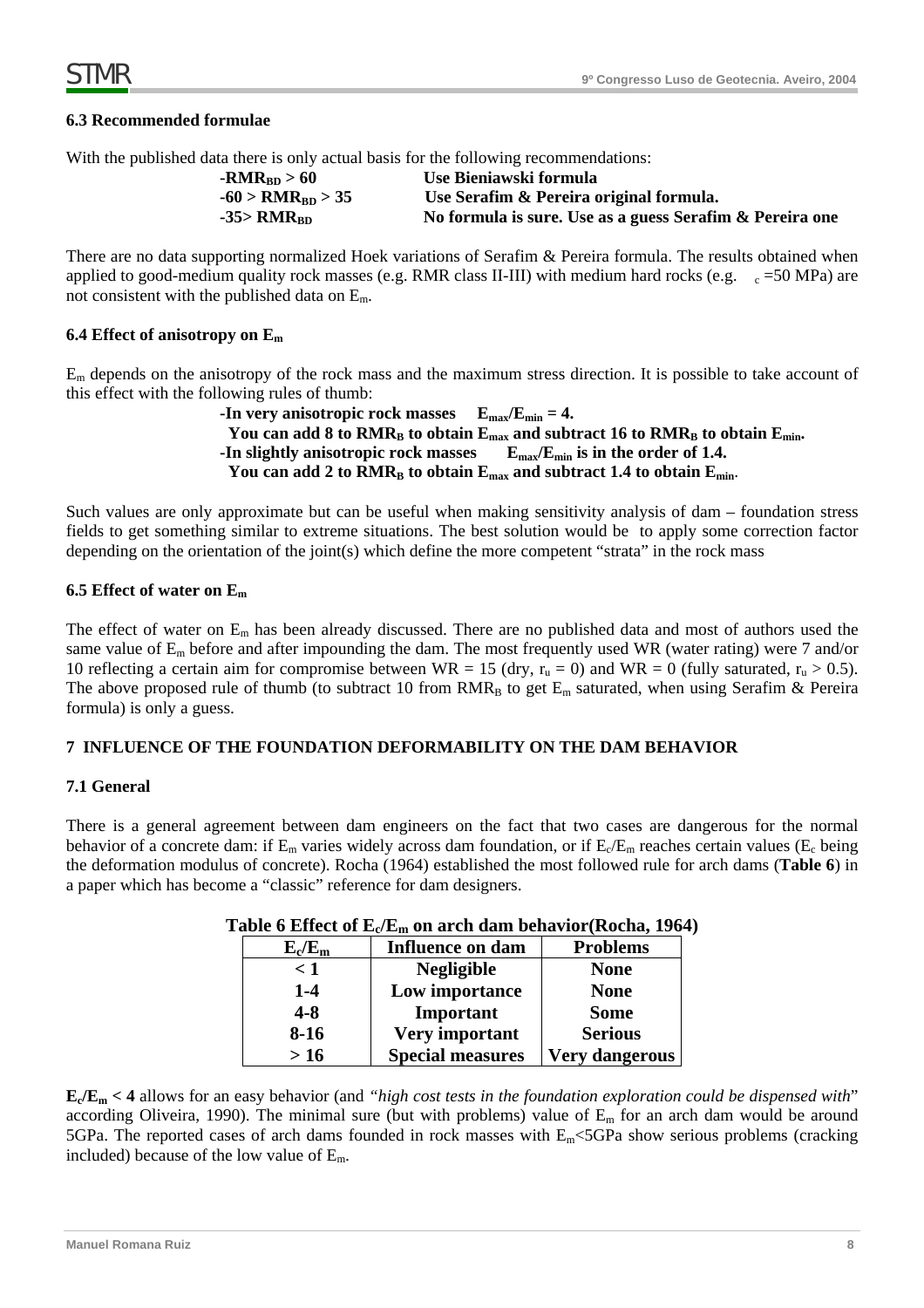Rocha et all (1974) presented data on the Alto Rabagao dam *"built in a very deformable foundation"*, with a modulus relationship **Ec/Em** of 20 above elevation 830 (maximum water level 880). *"Tensile stresses (were displayed)…in some points near the foundation downstream in the left bank. (As) these tensile stresses (were) specially relevant…it was recommended …reinforcement parallel to the downstream face and …to the ground"*

Silveira et all (1991) in a paper with the title "Influence of foundation heterogeneity on safety of arch dams" which was presented at 17th ICOLD Congress in Vienna analyzed the stresses in several built arch dams with very different values of  $E_c/E_m$  both in the after-construction state and the predicable aged state after many years. Their conclusions were that *"this influence (of the heterogeneity of foundation deformability) on the behavior of arch dams for ordinary scenarios is (well) summarized (in Rocha table) and only for large heterogeneities this influence is remarkable for arch dams", "the heterogeneity of foundation decreases the safety factor and thus the capability of the dam to resist to ageing. However….this reduction is only remarkable for larger heterogeneities"* 

In later papers Rocha (1975, 1976) extended his work to gravity dams.  $E_c/E_m < 8$  would be safe and  $E_c/E_m > 16$ would get to moderate to big problems. The existence of joints in concrete dams helps to cope with relative deformability problems. This may be the main reason in the changes in the design of RCC concrete dams, from the first dams with almost no joints to the actual standards. Nevertheless RCC concrete gravity dams are less prone to problems than CVC concrete dams due to the lesser value of Ec.

## 7.2 Value of  $E_c$  in CVC and RCC concrete

Andriolo (1995) gave a detailed report comparing properties of CVC and RCC concrete. **Fig. 3** shows the data on Ec from 5 CVC dams and 13 RCC dams. The mean data gives relationships of:

> $E_{RCC} = 0.40 E_{CVC}$  (at 7 -28 days)  $E_{RCC} = 0.55 E_{CVC}$  (at 90 days)

At 90 days  $E_{\text{CVC}}$  varies between 28 Gpa and 51 Gpa with a mean value of 39 Gpa, whereas  $E_{\text{RCC}}$  varies between 11 GPa and 32 GPa with a mean value of 22 GPa. There is a great variation, depending on the cementitious material content, but we can assume for **CVC**  $E_{\text{CVC}} = 30/36$  GPa, and for **RCC**  $E_{\text{RCC}} = 20$  GPa (less in many cases).



**Fig. 3. Modulus of elasticity values from RCC and CVC concrete in dams (Andriolo,1995) 7.3 Value of Ehard in hardfill dams**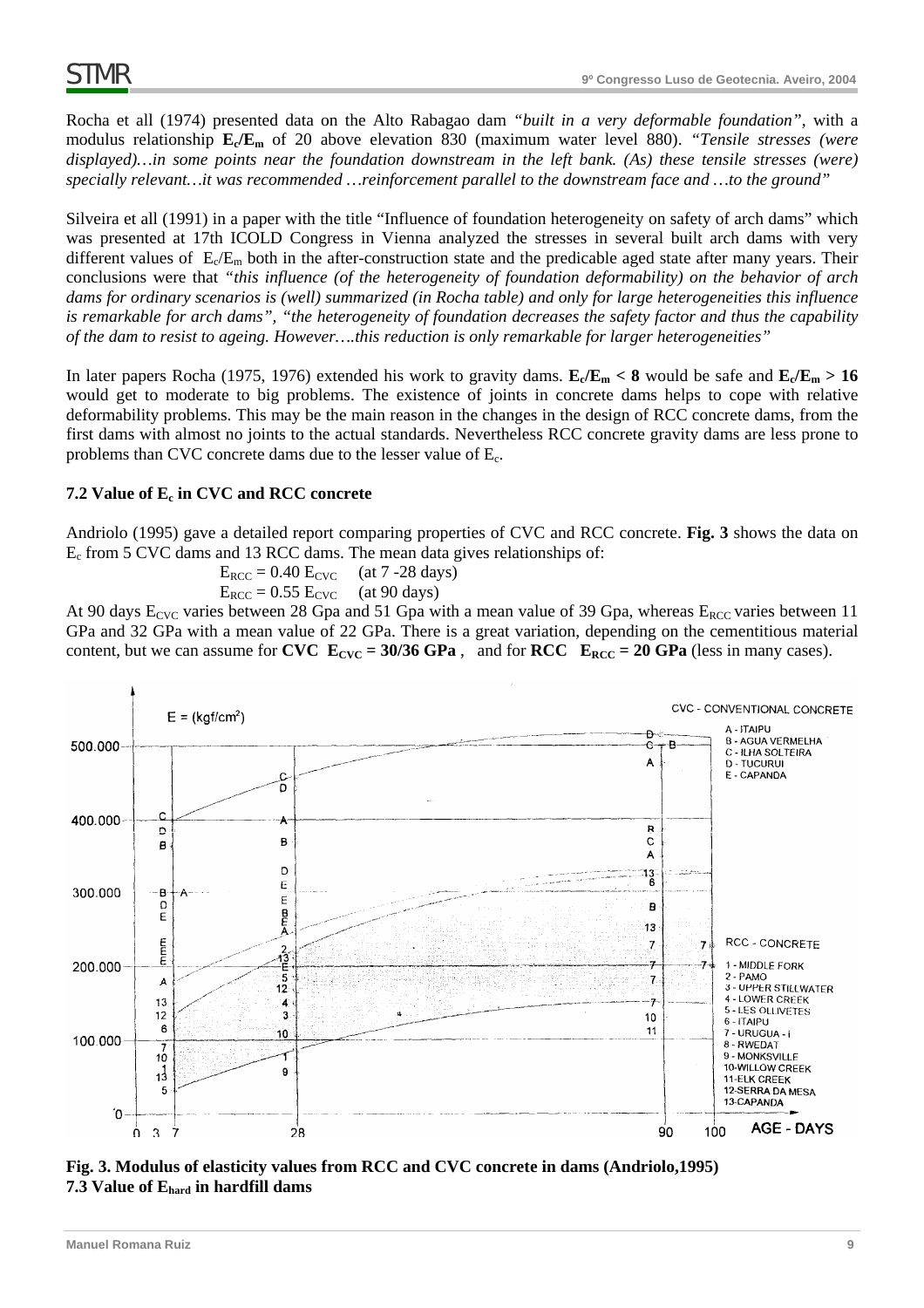There are only very few hardfill dams already built. However ICOLD, in his Bulletin on the State of Art of RCC dams (2000), proposes  $\mathbf{E_{hard}} = 10$  GPa, (or less), for a paste with compressive strength of 9 MPa, values which are congruent with the data from the Lower Monción Dam, built with hardfill and already in operation, (Capote et al, 2003), and will be used in DMR method until more data can be gathered.

The same  $E_c$  value can be adopted for the revision of old dams, built with poor concrete of low strength, and / or deteriorated by ageing.

# **7.4 Guidelines for DMR**DEF

Zeballos and Soriano (1993) have published the results of Zeballos Ph. D. thesis (Polytechnic University of Madrid), an extensive and intensive study on the effects of  $E_c/E_m$  value on gravity and arch dams **Table 7** (gathered using their data and others) shows the different ranges of RMR<sub>DEF</sub> related to the different ranges of possible problems in the dam due to the differences of deformability between the dam and his foundation.

DMR<sub>DEF</sub> (RMR related to deformability by the Serafim & Pereira formula)) depends on  $E_m$  (when the rock mass is saturated) and can be estimated with  $WR = 5$  (a mean value which correspond to a nominal mean value of  $r_{\rm u} = 0.25$ )

| mounteu n'om réditions soul- |                      |               |                 |                            |  |
|------------------------------|----------------------|---------------|-----------------|----------------------------|--|
| <b>DAM</b><br>$E_c$ (GPa)    | <b>HEIGHT</b><br>(m) | <b>Normal</b> | <b>Problems</b> | <b>Serious</b><br>problems |  |
|                              | < 100                | >50           | 40-50           | $<$ 40                     |  |
| <b>Arch</b>                  | 100-150              | >65           | 50-65           | $50$                       |  |
| <b>36 GPa</b>                | 150-200              | >75           | 60-75           | $60$                       |  |
| Gravity                      | < 50                 | >40           | $25 - 40$       | $<$ 25                     |  |
| <b>CVC</b>                   | 50-100               | >50           | $40 - 50$       | $<$ 40                     |  |
| <b>30 GPa</b>                | 100-150              | >60           | 50-60           | $50$                       |  |
| Gravity                      | < 50                 | >35           | $20 - 35$       | $20$                       |  |
| <b>RCC</b>                   | 50-100               | >45           | $35 - 45$       | $<$ 35                     |  |
| <b>20 GPa</b>                | >100                 | >55           | $45 - 55$       | <45                        |  |
| <b>Hardfill</b>              | $50$                 | $>30$         | $15 - 30$       | <15                        |  |
| <b>10 GPa</b>                | 50-100               | >40           | 30-40           | $30$                       |  |

# **Table 7. Deformability problems in concrete dams according value of DMR (modified from Romana 2003)**

### **8 USE OF DMR IN THE APPRAISAL OF SAFETY CONDITIONS IN OLD DAMS**

At this moment a big number of old dams are in operation. Many were built before rock mechanics beginning (during the 1950-1960 decade) and were designed based only in the good engineering sense and experience of the designers (engineers and geologists). The existing information on the foundation conditions is very scarce and never is presented following the actual "good practice", which has been developed in the last 30 years.

The analysis of the safety conditions of these old dams has become mandatory in all countries. The DMR geomechanics classification is a good method to gather orderly sound geomechanics information about the rock mass foundation and allows for a preliminary appraisal of the "weak points". The author has used the DMR geomechanics classification, as a first tool in the safety analysis of four old (more than 50 years) gravity dams near Valencia (Balagueras, Regajo, Ulldecona and Valbona dams) with good results. All of them are in operation and show no visible signs of serious damage, but the concrete quality varies from good one (Regajo dam) to very poor (Balagueras dam)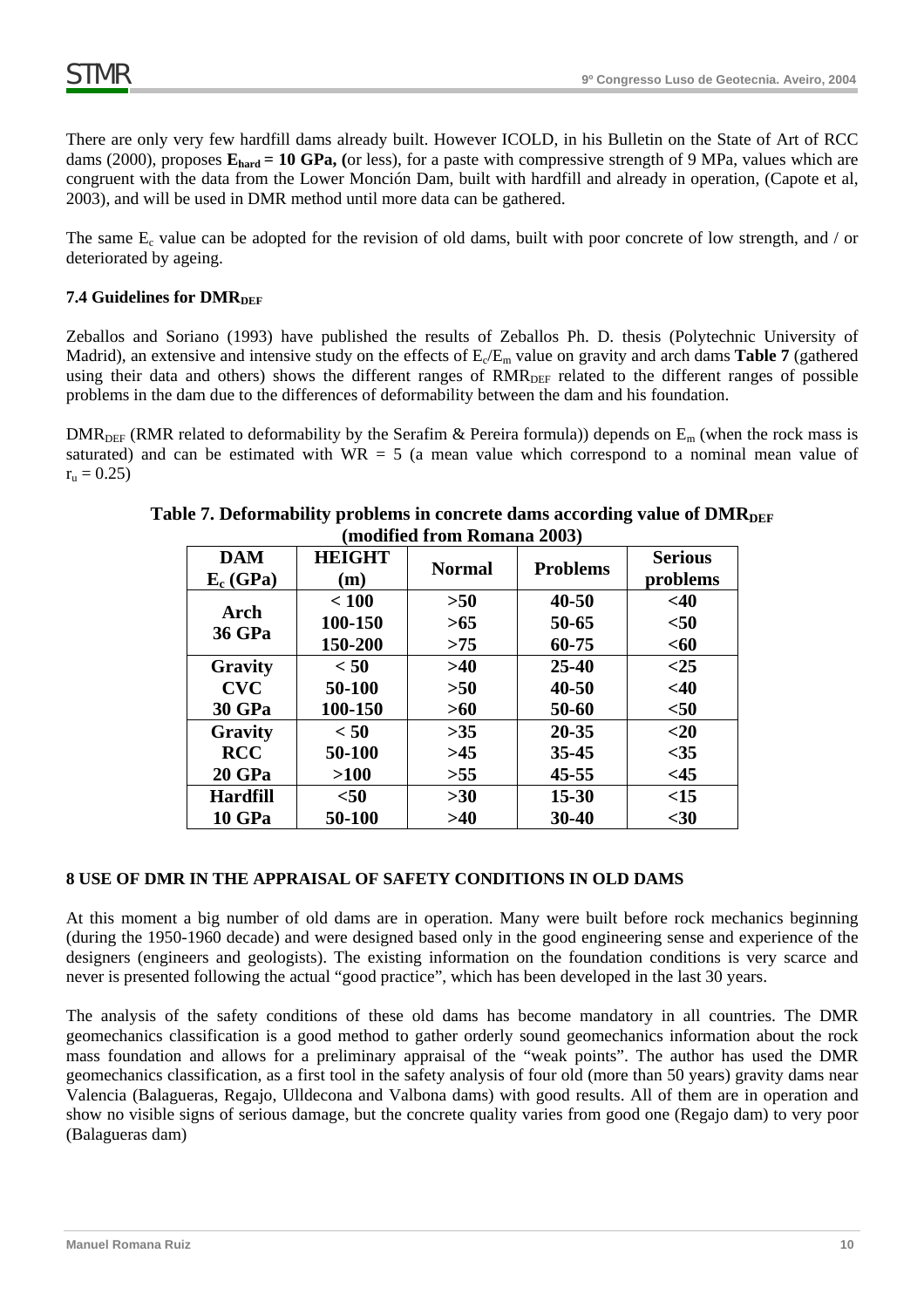### **9 FINAL REMARKS**

This paper has been written in the first days of January 2004 and is based in two prior ones: Romana, 2003a (September), and Romana, 2003b (November). It presents the first results of a ongoing research. The author will be grateful to any contribution with data which confirm, or deny, these preliminary results mromana@stmr.com

### **10 REFERENCES**

- Andriolo F.R. (1995) "RCC properties". Proc. Int. Symp. on Roller Compacted Concrete Dams. Santander Ed. IECA-CNEGP. Pp 3-26.
- Barton N. (1983) "Application of Q-System and index test to estimate shear strength and deformability of rock masses". Int. Symp Engineering Geology and Underground Construction. Lisbon. Theme II. Panel report. Vol. II, pp II. 51-II. 70.
- Benitez E. (2003) "Personal communication"
- Bieniawski Z.T. (1978) "Determining rock mass deformability. Experience from case histories". Int. J. of Rock Mech and Min. Sci. Vol. 15 pp 237-242.
- Bieniawski Z.T. (1979) "Tunnel design by rock mass classifications". U.S. Corp of Eng. Technical Report GL-799- 19. WES Vicksburg MS, pp 55-62 (reference in BIENIAWSKI, 1989, pp 128-130).
- Bieniawski Z.T. (1989) "Engineering Rock Mass Classifications". Ed WILEY. New York, 252 pp.
- Bieniawski Z.T.& Orr C.M. (1976). "Rapid site appraisal for dam foundation by geomechanics classification" 12 th ICOLD. México. Q46. R32.
- Camargo P., Leite C.A., Bertin Neto S., Maldonado F.,& Cruz P.T. (1978) "Development of conceptual geomechanics models for foundations of concrete dams. Approach applied to three projects". Proc. Of ISRM Int. Symp. on rock mechanics related to dam foundations". Ed. Kanji M.A. y Abrahao R.A. Ed. ABMS Pp II-57/II 64.
- Capote A, Saenz F., & Mohedano V. (2003) "Contraembalse de Monción: a hardfill built in the Dominican Republic". Proc. Of the 4th Int Symp on RCC dams ( Ed Berga et al ) BALKEMA, pp 417-420.
- Cruz P.T. "A busca de um metodo mais realista para analise de maciços rocosos como fundaçoes de barragems de concreto" XI Seminario Nacional de Grandes Barragems, Fortaleza, Brazil (in portuguese).
- Di Salvo C.A. (1982) "Geomechanics classification of the rock mass at Segunda Angostura dam". 14 th ICOLD Rio de Janeiro. Q53 R30.
- Federal Energy Regulatory Commission (1999) "Engineering guidelines for the evaluation of hydropower projects. Chapter 11- Arch Dams". Washington DC 20426. P 11-18
- Hemmen (2002) "Paris dam" Internet
- Hoek E. & Brown E.T. (1997) "Practical estimates of rock mass strength". Int. J. of Rock Mech. and Min. Sci. Vol. 34, pp 1165-1186.
- Hoek E., Carranza-Torres E & Corkum B. (2002) "Hoek-Brown failure criterium-2002 edition". NARMS. Toronto.
- Itaipú Binacional (1976) "Relatorio nº 2080-50-5000P-ROA" Reference in Camargo et al (1978) (in Portuguese).
- ICOLD (2000) "State-of-the-art of RCC dams". Publication 75. Paris
- Jaoui A., Islah M:, Garnier C., Gavard M. & Gily B. (1982) "The Tamzaourt dam. A buttress dam with particular foundation problems"  $14<sup>th</sup>$  ICOLD. Rio de Janeiro. O 53, R 2.
- John K. (1978) General Report on Characterization, properties and classifications of rock masses for dam foundations" Proc. of ISRM Int. Symp. on rock mechanics related to dam foundations". Ed. Kanji M.A. y Abrahao R.A. Ed. ABMS. Pp II-1/II-12.
- Marcello A., Eusepi G, Olivero S, Di Bacco R. (1991) "Ravanasella dam on difficult foundation" 17 th ICOLD. Vienna Q 66 R 21.
- Oberti G., Bavestrallo F., Rossi P. & Flamigni F. (1986) "Rock Mechanic investigation, design and construction of the Ridracoli dam" .Rock Mechanics and Rock Engineering XIX, 3, July-September, pp 113-142.
- Oliveira R. (1990) "Probabilistic approach to the assessment of foundation properties". Proc. Int. Workshop on arch dams. Coimbra (1987). Ed. Balkema. Pp 314-319.
- Pells P.J. (1993) "Uniaxial strength testing" in "Comprehensive rock engineering". Ed. J. Hudson. Ed. PERGAMON. Vol. 3, p. 75.
- Pircher W. (1982) "Influence of geology and geotecnic on the design of dams". 14 th ICOLD Río de Janeiro Q53 General Report.